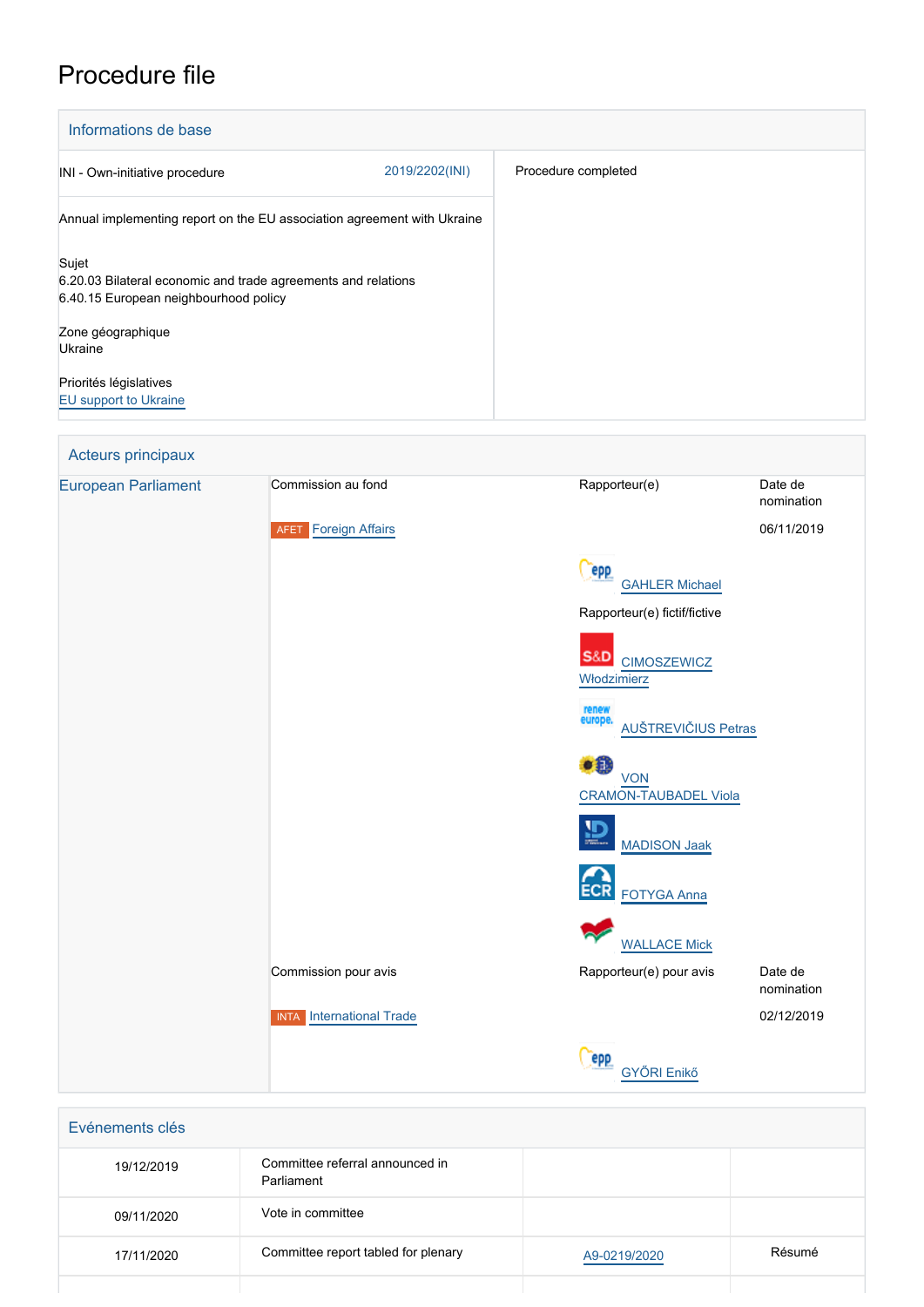| 09/02/2021 | Debate in Parliament           | w            |        |
|------------|--------------------------------|--------------|--------|
| 10/02/2021 | Results of vote in Parliament  |              |        |
| 11/02/2021 | Decision by Parliament         | T9-0050/2021 | Résumé |
| 11/02/2021 | End of procedure in Parliament |              |        |

| Informations techniques                |                                |  |  |
|----------------------------------------|--------------------------------|--|--|
| Référence de procédure                 | 2019/2202(INI)                 |  |  |
| Type de procédure                      | INI - Own-initiative procedure |  |  |
| Sous-type de procédure                 | Implementation                 |  |  |
| Base juridique                         | Rules of Procedure EP 54       |  |  |
| Autre base juridique                   | Rules of Procedure EP 159      |  |  |
| Etape de la procédure                  | Procedure completed            |  |  |
| Dossier de la commission parlementaire | AFET/9/02100                   |  |  |

### Portail de documentation

| , oraș au audinul autor                                |             |              |            |    |        |
|--------------------------------------------------------|-------------|--------------|------------|----|--------|
| Committee draft report                                 |             | PE655.684    | 28/09/2020 | EP |        |
| Amendments tabled in committee                         |             | PE655.685    | 19/10/2020 | EP |        |
| Committee opinion                                      | <b>INTA</b> | PE657.416    | 28/10/2020 | EP |        |
| Committee report tabled for plenary, single<br>reading |             | A9-0219/2020 | 17/11/2020 | EP | Résumé |
| Text adopted by Parliament, single reading             |             | T9-0050/2021 | 11/02/2021 | EP | Résumé |

### Annual implementing report on the EU association agreement with Ukraine

The Committee on Foreign Affairs adopted the own-initiative report by Michael GAHLER (DE, EPP) on the implementation of the EU Association Agreement with Ukraine.

The Association Agreement/Deep and Comprehensive Free Trade Agreement (AA/DCFTA) reflects the shared ambition of the EU and Ukraine to move towards political association and economic integration, which can serve as a blueprint for reform.

The EUs assistance to Ukraine is subject to strict conditionality and reiterated the need for Ukraine to show a renewed commitment to reform and adherence to the EUs principles.

The report noted that while Ukraine has made substantial advancements in its implementation of AA-related commitments and integration with the EU, several of the reforms initiated need to be completed, in particular in the areas of the rule of law, good governance and anti-corruption, as, despite notable progress, widespread corruption continues to hamper Ukraines reform process. Moreover, the report noted that some additional measures still need to be adopted to avoid any backsliding, with a focus on the judiciary.

### Reforms and institutional framework

The report stressed the importance of pro-democratic reforms and trust in institutions as the most efficient security mechanisms. Members called on the Commission to use the mechanisms in place to facilitate and support Ukraines implementation of reforms. They recommended focusing on a limited number of priorities on which to concentrate political efforts, financial support and technical assistance with a view to effectively building up the institutional capacity required to secure the long-term success of reforms, not only in legislation, but also in practice. They also supported strengthening EU-Ukraine sectoral cooperation in priority areas, such as the digital economy, energy, climate change and trade and welcomed Ukraines ambitions to approximate to the EUs digital single market and European Green Deal policies by implementing the relevant acquis.

Cooperation in the field of the common foreign and security policy (CFSP)

Members called on the EU and Ukraine to boost cooperation in security and defence and devote particular attention to the conflict in eastern Ukraine and Russias attempts to subvert Ukraines territorial integrity, by means of reconciliation, cooperation in the sphere of cyber security and the fight against disinformation. They welcomed the enhanced cooperation between the Ukrainian authorities and the European public and private sector to combat hybrid threats, primarily from Russia, which aim to, inter alia, spread false information, incite violence and push anti-government and anti-European sentiments.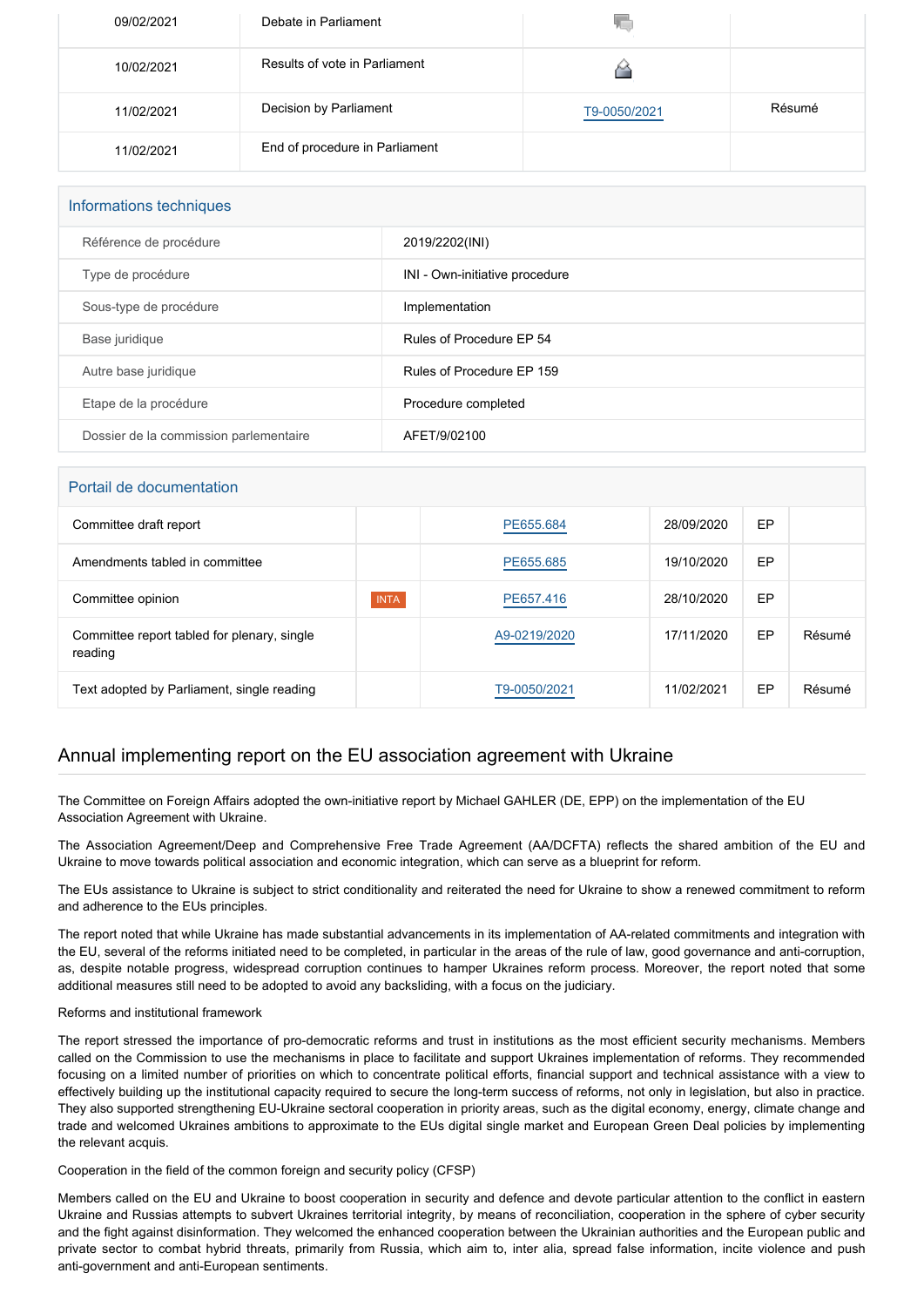While continuing to condemn the illegal annexation of Crimea and Sevastopol and the de facto occupation of certain areas of Donetsk and Luhansk, Members called on Russia to fulfil its international obligations, to withdraw its military forces from the territory of Ukraine and to fully implement the resolutions of the UN General Assembly on the territorial integrity of Ukraine and on Crimea and Sevastopol.

They strongly condemned Russias destabilising actions and military involvement in Ukraine.

The Commission and the European External Action Service (EEAS) were called on to enhance their efforts in peaceful conflict resolution, by supporting the efforts of all sides in the peace process, as well as increasing confidence-building measures and backing a mandate for deploying a UN peacekeeping mission throughout the occupied territory of Ukraine.

### Human rights and fundamental freedoms

The committee strongly condemned the large-scale and permanent violations of human rights and fundamental freedoms such as freedom of expression, religion or belief and association, as well as the right to peaceful assembly, perpetrated by the Russian occupying forces in the temporarily occupied territory of Crimea and by the so-called separatist forces in the non-government-controlled areas of Donbas, including forced conscription, deportation, passportisation, restrictions on education rights, arbitrary detention, torture and other harsh detention conditions, as well as restrictive measures such as the unilateral closure of checkpoints and denied access to UN and humanitarian missions, which are particularly worrying during the current pandemic.

### Institutional provisions

Members welcomed the outcome of the EU-Ukraine summit of 6 October 2020 and the clear declarations of both sides of their continued commitment to strengthening the political association and economic integration of Ukraine with the European Union. They called for all EU institutions, Member States and the Ukrainian authorities to build campaigns to better inform citizens about the opportunities stemming from the Eastern Partnership initiative and AA/DCFTA implementation, raising awareness about the benefits of closer association and linking them to the positive developments on labour markets in Ukraine and the other associated countries.

The Ukrainian central and local governments are invited to foster close cooperation with civil society, including by providing increased financial support for its activities. In this regard, Members welcomed the Civil Society Facility programme comprising EUR 20 million, which will support the strengthening of civil society organisations capacity to participate in decision making and public life.

## Annual implementing report on the EU association agreement with Ukraine

The European Parliament adopted by 526 votes to 79, with 71 abstentions, a resolution on the implementation of the EU Association Agreement with Ukraine.

The EU-Ukraine Association Agreement reflects the shared ambition of the EU and Ukraine to move towards political association and economic integration that can serve as a blueprint for reform. Members stressed its importance and urged the Ukrainian authorities to keep its implementation high on their agenda despite the challenges raised by the COVID-19 pandemic.

### Common values and general principles

The EUs assistance to Ukraine is subject to strict conditionality and reiterated the need for Ukraine to show a renewed commitment to reform and adherence to the EUs principles. It stressed the need to update the Association Agreement to take account of changing regulatory frameworks and economic development needs and to strengthen the monitoring mechanisms.

Members welcomed the fact that the observation missions of the Organisation for Security and Cooperation in Europe's Office for Democratic Institutions and Human Rights (OSCE/ODIHR), in cooperation with the Parliament, assessed the 2019 presidential and parliamentary elections in Ukraine as generally pluralistic and efficiently managed. They welcomed the adoption of the new Electoral Code in December 2019 and called for it to be brought in line with international standards.

### Reforms and institutional framework

Parliament suggested the implementation, in close cooperation with civil society, of qualitative and quantitative mechanisms to monitor Ukraines implementation of reforms and to assess progress, in particular in the field of justice, the fight against corruption, state enterprise governance and energy reforms, which should be linked to economic and investment support.

Members supported strengthening EU-Ukraine sectoral cooperation in priority areas, such as the digital economy, energy, climate change and trade. They welcomed Ukraines ambitions to approximate to the EUs digital single market and European Green Deal policies by implementing the relevant acquis.

The Commission is called on to update neglected areas of the agreements in policy areas such as gender mainstreaming and health crisis management and to support investments in sectors with growth potential, including sustainable energy and climate, the digital single market and cybersecurity, and transport.

### Cooperation in the field of the common foreign and security policy (CFSP)

Parliament welcomed Ukraine's willingness to participate in the EU's Horizon Europe framework programme for research and innovation and the research programmes of the European Space Agency (ESA). It called on the EU and Ukraine to boost cooperation in security and defence and devote particular attention to the conflict in eastern Ukraine and Russias attempts to undermine Ukraines territorial integrity.

Members welcomed Ukraines involvement in certain projects in the framework of the Common Security and Defence Policy (CSDP), in particular in cooperation with the European Defence Agency (EDA), and participating in particular in permanent structured cooperation (PESCO) as long as it meets an agreed set of conditions.

### Territorial integrity and Ukraines sovereignty

While continuing to condemn the illegal annexation of Crimea and Sevastopol and the de facto occupation of certain areas of Donetsk and Luhansk, Parliament called on Russia to fulfil its international obligations, to withdraw its military forces from the territory of Ukraine and to fully implement the resolutions of the UN General Assembly on the territorial integrity of Ukraine and on Crimea and Sevastopol.